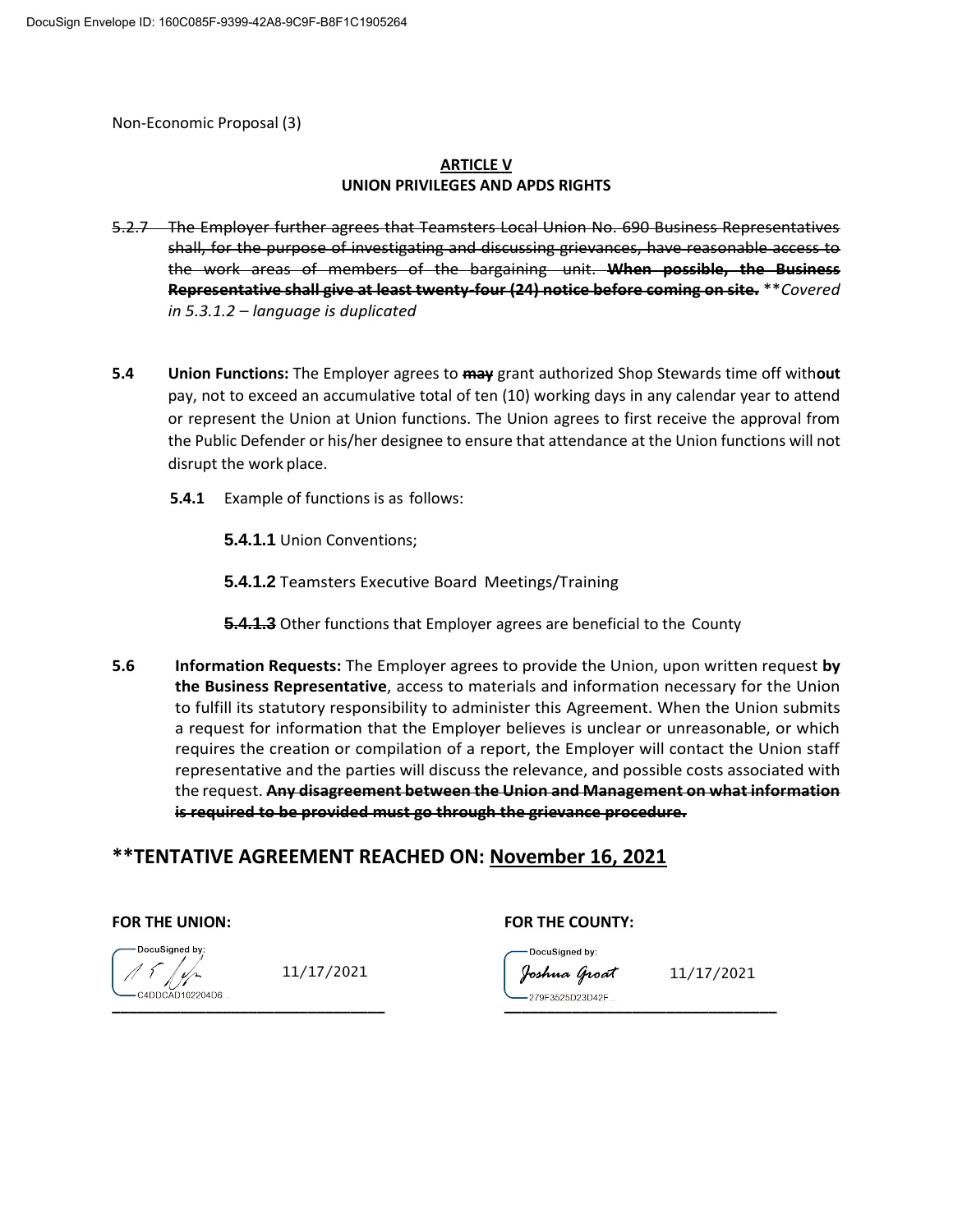Non-Economic Proposal (6)

### **ARTICLE X SICK LEAVE**

**10.1.2** Sick leave may be taken for the following reasons:

- Injury or illness of the employee. The total amount of sick leave accumulated by the employee may be taken, if required.
- Injury, illness or death of a member of the immediate family requiring the presence of the employee.
- Any employee who for any reason must take sick leave shall as soon as possible notify his/her immediate supervisor or department/division head. Persons in a supervisory capacity or a **The** department head **or designee** /division head will be responsible for ensuring that employees follow the appropriate notification procedures when utilizing sick leave.
- Under no circumstances will sick leave be taken instead of annual leave.
- Employees accrue and may use sick leave during their review period.
- **10.1.8** Scheduled sick leave absences are those sick leave absences associated with medical appointments, planned surgeries, annual physicals or other foreseeable medical/dental appointments; these types of absences require prior written/electronic approval **notice**. Scheduled sick leave absence requests **notifications** should be submitted for approval as soon as the employee schedules the appointment with the Health Care provider. If the need for paid sick leave is foreseeable, the Employer requires advance notice from the employee. The employee must provide notice at least ten days, or as early as practicable, so long as such notice does not interfere with an employee's lawful use of paid sick leave.

Unscheduled sick leave absences are those sick leave absences which are not preplanned or foreseeable. The employee must notify his/her Supervisor, Department Head/Elected Official (or designee) as soon as reasonably possible, in accordance with departmental notification procedures. **The Department Head and/or designee will ensure that there is coverage for any appearance scheduled for that day.** It is best to communicate directly with the supervisor so an anticipated return to work can be discussed. If the employee gets voice mail, they should provide a call back number for the supervisor and use other means of communication to contact an individual regarding their absence.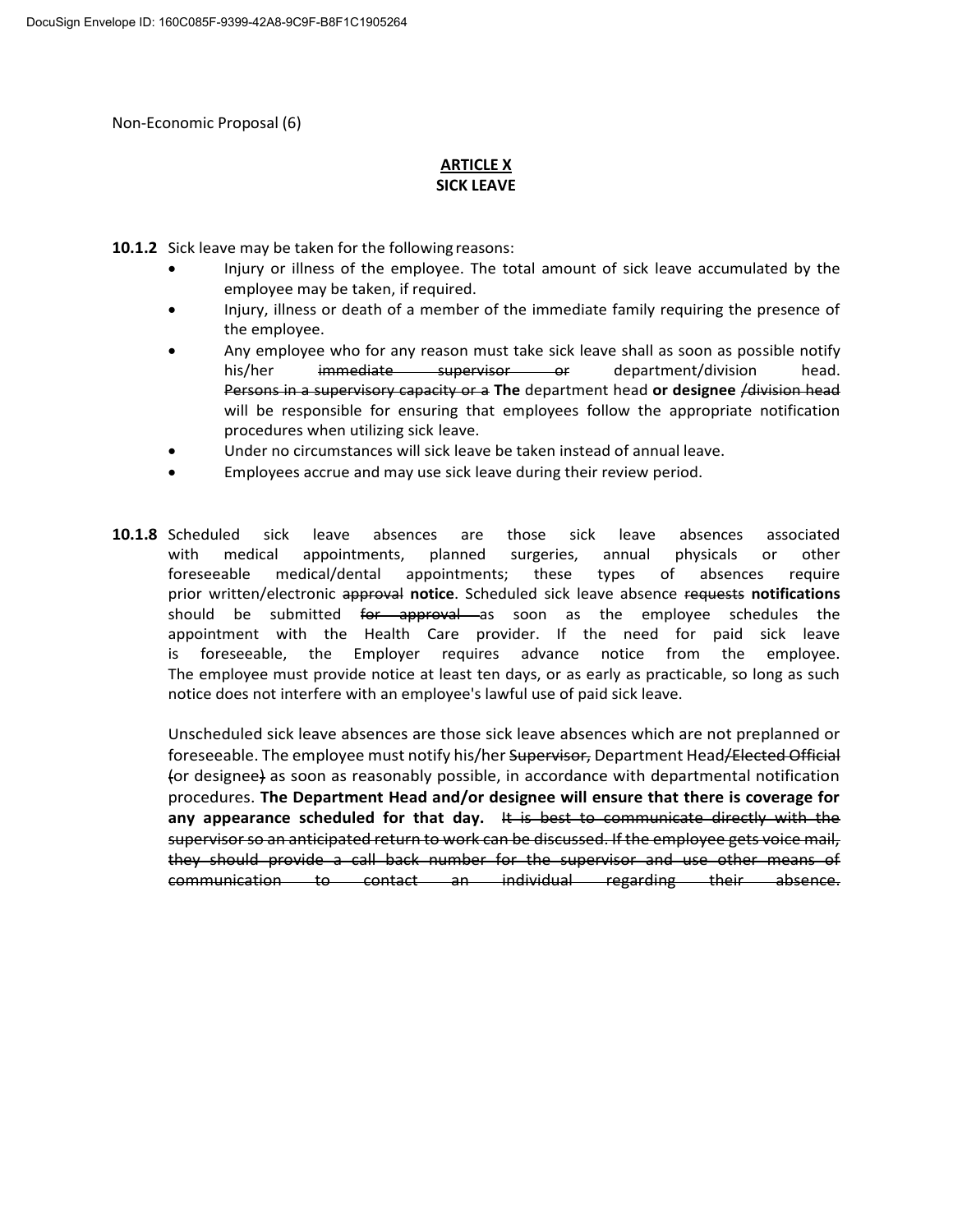**10.1.9** The following may be used to determine needed appropriate action at the supervisor's **department head's** discretion and may result in progressive discipline:

Unapproved unpaid leave: when an employee is absent from work and the employee's sick leave account is depleted.

Job abandonment: when an employee fails to follow procedures in notifying his/her supervisor **department head or designee** of an absence (for example: leaving work during assigned shift without notice, failure to report to work without notice, failure to followup/update supervisor **department head or designee** of ongoing absence). These types of absences are considered an abandonment of one's job and may justify severe discipline (suspension/ termination).

# **\*\*TENTATIVE AGREEMENT REACHED ON: November 16, 2021**

**FOR THE UNION: FOR THE COUNTY:**

DocuSigned by: H **\_\_\_\_\_\_\_\_\_\_\_\_\_\_\_\_\_\_\_\_\_\_\_\_\_\_\_\_\_\_\_\_ \_\_\_\_\_\_\_\_\_\_\_\_\_\_\_\_\_\_\_\_\_\_\_\_\_\_\_\_\_\_\_**

DocuSigned by:  $11/17/2021$   $% \sim \sim \sim 11/17/2021$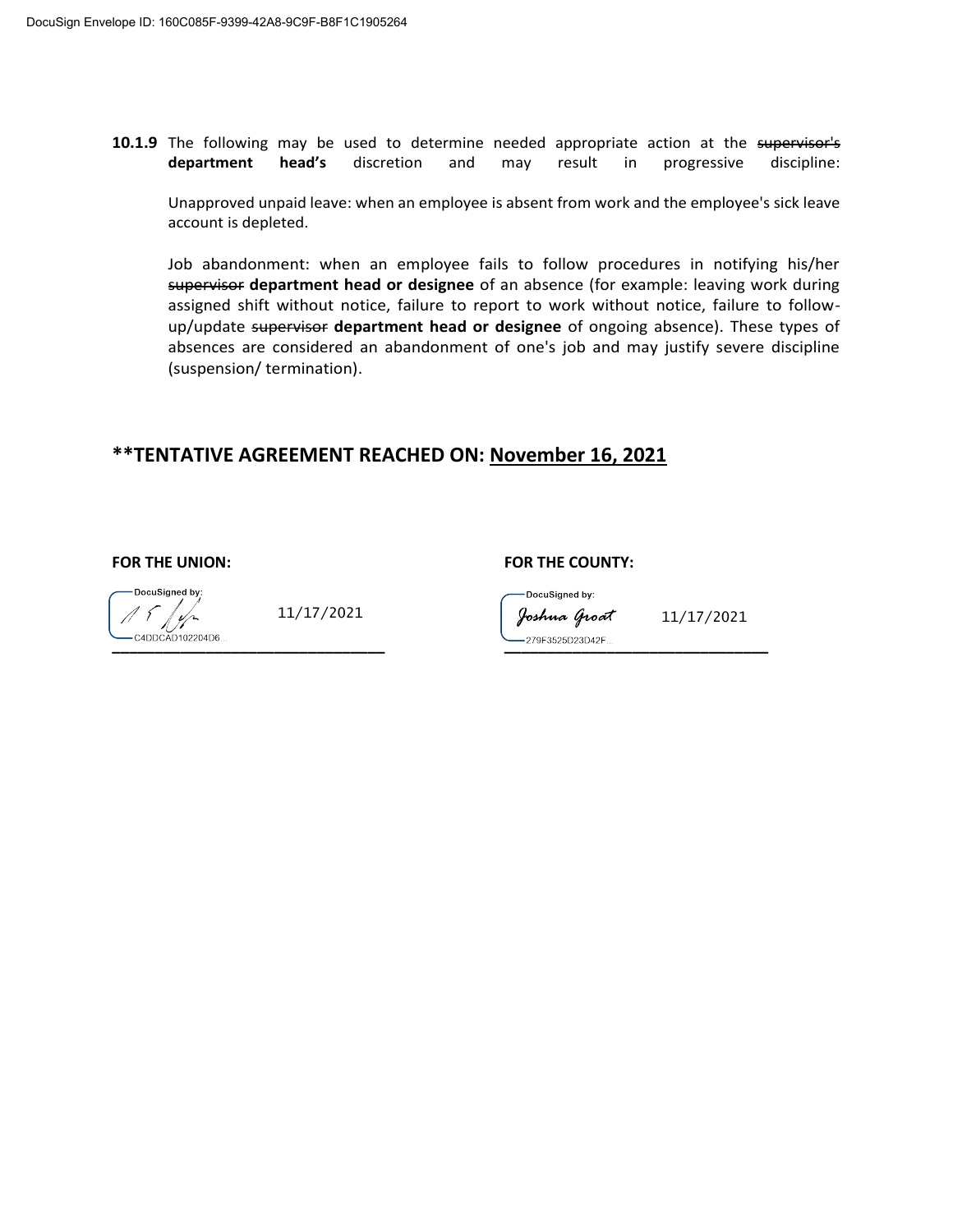Non-Economic Proposal (8)

### **ARTICLE XIV DISCIPLINE/DISCHARGE**

**14.4.3.4** Dishonesty such as falsifying records or documents and/or an intentional unauthorized release of confidential information, **refusing to participate in a corrective action investigation and being untruthful throughout the duration of the interview process**;

**14.4.3.7 Refusing to fully & truthfully participate in a corrective action investigation**

# **\*\*TENTATIVE AGREEMENT REACHED ON: November 16, 2021**

DocuSigned by:  $\frac{1}{2}$ 

FOR THE UNION: **FOR THE COUNTY:** 

DocuSigned by:  $11/17/2021$  foshna Groat  $11/17/2021$ 

**\_\_\_\_\_\_\_\_\_\_\_\_\_\_\_\_\_\_\_\_\_\_\_\_\_\_\_\_\_\_\_\_ \_\_\_\_\_\_\_\_\_\_\_\_\_\_\_\_\_\_\_\_\_\_\_\_\_\_\_\_\_\_\_**